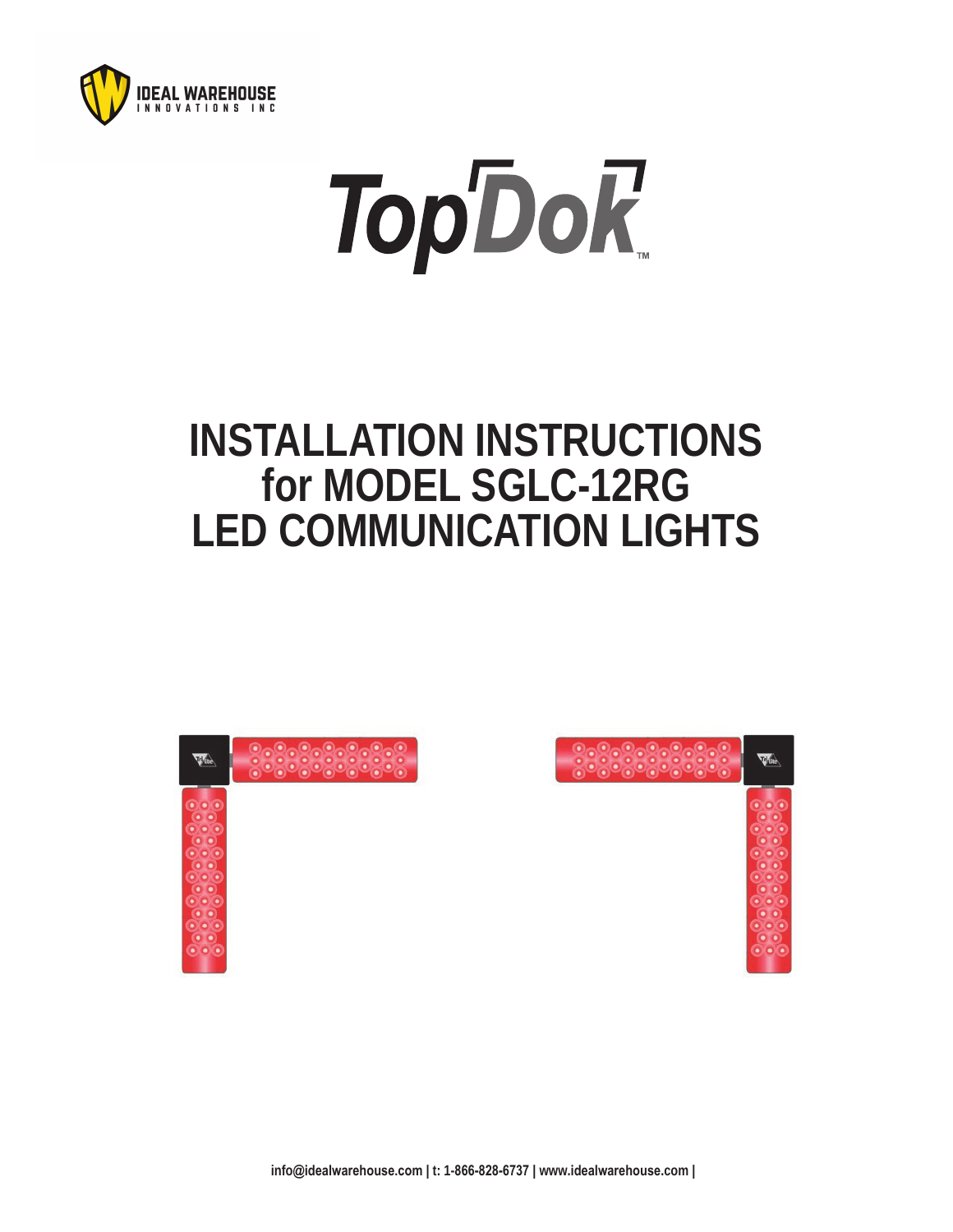### **WIRING DIAGRAM for MODEL SGLC-12RG**

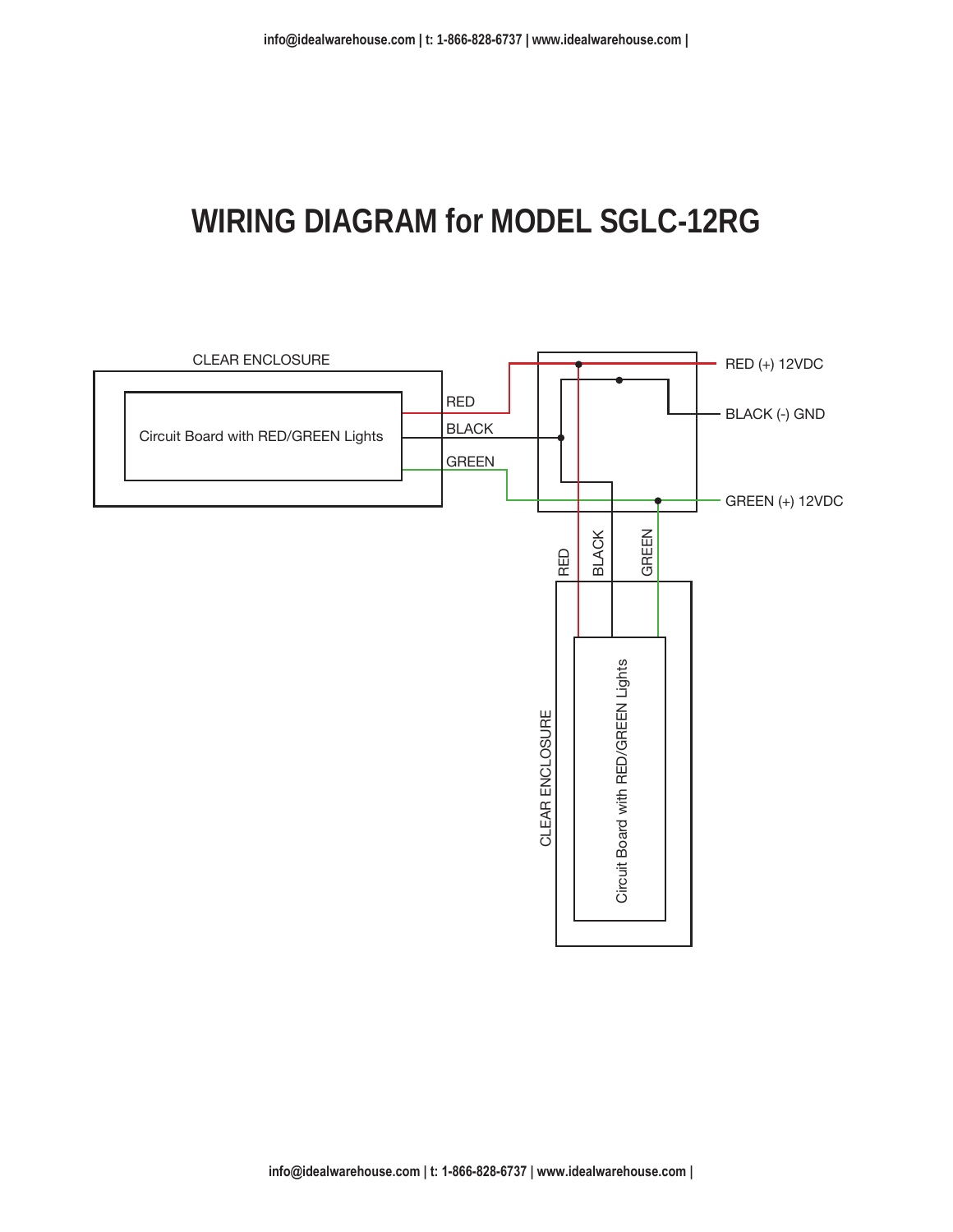## **INSTALLATION INSTRUCTIONS for MODEL SGLC-12RG**

#### **IMPORTANT SAFETY INFORMATION**

**IMPORTANT:** Read and understand the contents of these installation instructions prior to installing or operating the equipment. Keep installation instructions for future reference.

**WARNING!** MODEL SGLC-12RG is a communication signal designed to alert personnel about the in-use status of a loading dock. The owner/user should recognize the inherent dangers of the interface between the loading dock and the transport vehicle. Proper procedural training and instruction is necessary for safe operation and use of all loading dock equipment in accordance with manufacturer's recommendations and industry standards. Effective operator training should focus on owner/user company policies, operating conditions, and the manufacturer's specific instructions provided with all loading dock devices.

**CAUTION!** The individual user should determine prior to use whether this device is suitable, adequate, or safe for the use intended. Since individual applications are subject to great variation, the manufacturer makes no representation or warranty as to the fit or suitability of these devices for any specific application.

**CAUTION!** It is recommended that a qualified electrician perform the electrical installation. Applicable OSHA regulations, state, and local electrical codes may supersede these instructions.

**CAUTION!** Ensure that the power supply matches the voltage rating of the light to prevent damage to SGLC-12RG.

**CAUTION!** 12 volt units with LED lamps require careful control of the DC input voltages if generated from AC power sources. Input voltage must not exceed 13.5V.

#### **INTRODUCTION**

TopDok™ communication lights are designed for use on a loading dock with vehicle restraint controls.

SGLC-12RG (fig. 1) consists of a set of two corner light assemblies (fig.1, A). Each assembly is composed of two individual LED light units that connect to form a corner. When installed correctly, the light assemblies will clear a dock door header and track by connecting to a 10-inch stand-off pipe (fig.1, B). The stand-off pipes corner light assemblies mount to the dock wall with two fitted cover plates (fig. 1, C) and two usersupplied electrical boxes (fig. 1, D). The boxes protect electrical cables, and support the light assemblies and stand-off pipes. ELECTRICAL BOXES ARE NOT INCLUDED.

#### Figure 1.

- A. Corner Light Assembly
- B. Stand-Off Pipe
- C. Cover Plate
- D. Electrical Box (User-supplied)



D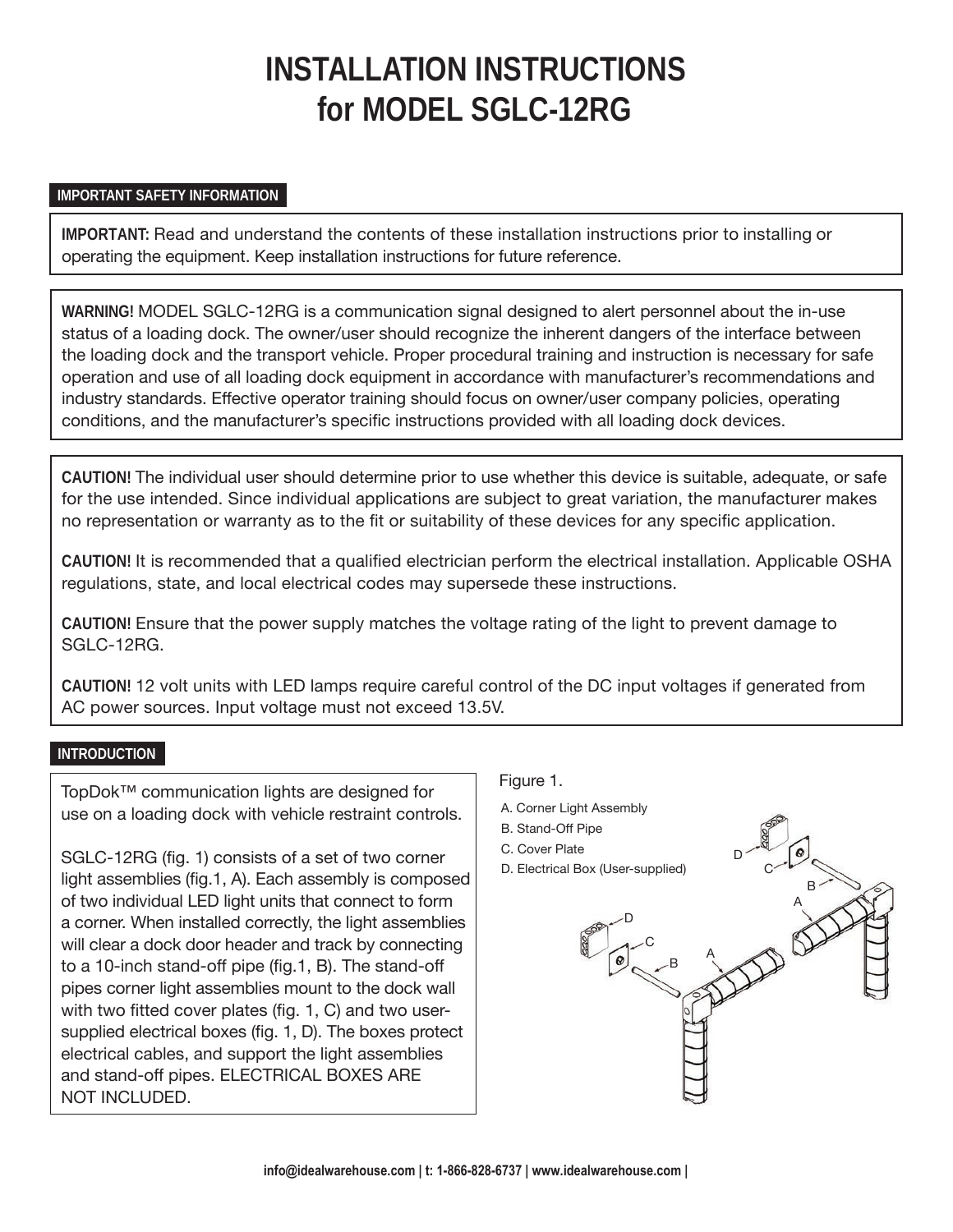#### **INSTALLATION INSTRUCTIONS**

STEP 1: Visually inspect the wall to verify SGLC-12RG's acceptability for mounting. Choose a location for each corner light assembly that is visible to approaching lift-trucks and dock personnel. It is advisable to position the light units on the interior wall at each upper corner, above the door header and outside of the door track. See example in Figure 2.



STEP 2: Feed wire leads from the back of the corner light unit through the stand-off pipe.

STEP 3: Without pinching the wire leads, screw the stand-off pipe securely into the threaded fittings on the back of the light unit.

STEP 4: With the cover plate in hand, feed the wire leads coming out of the stand-off pipe through the threaded fitting on the plate.





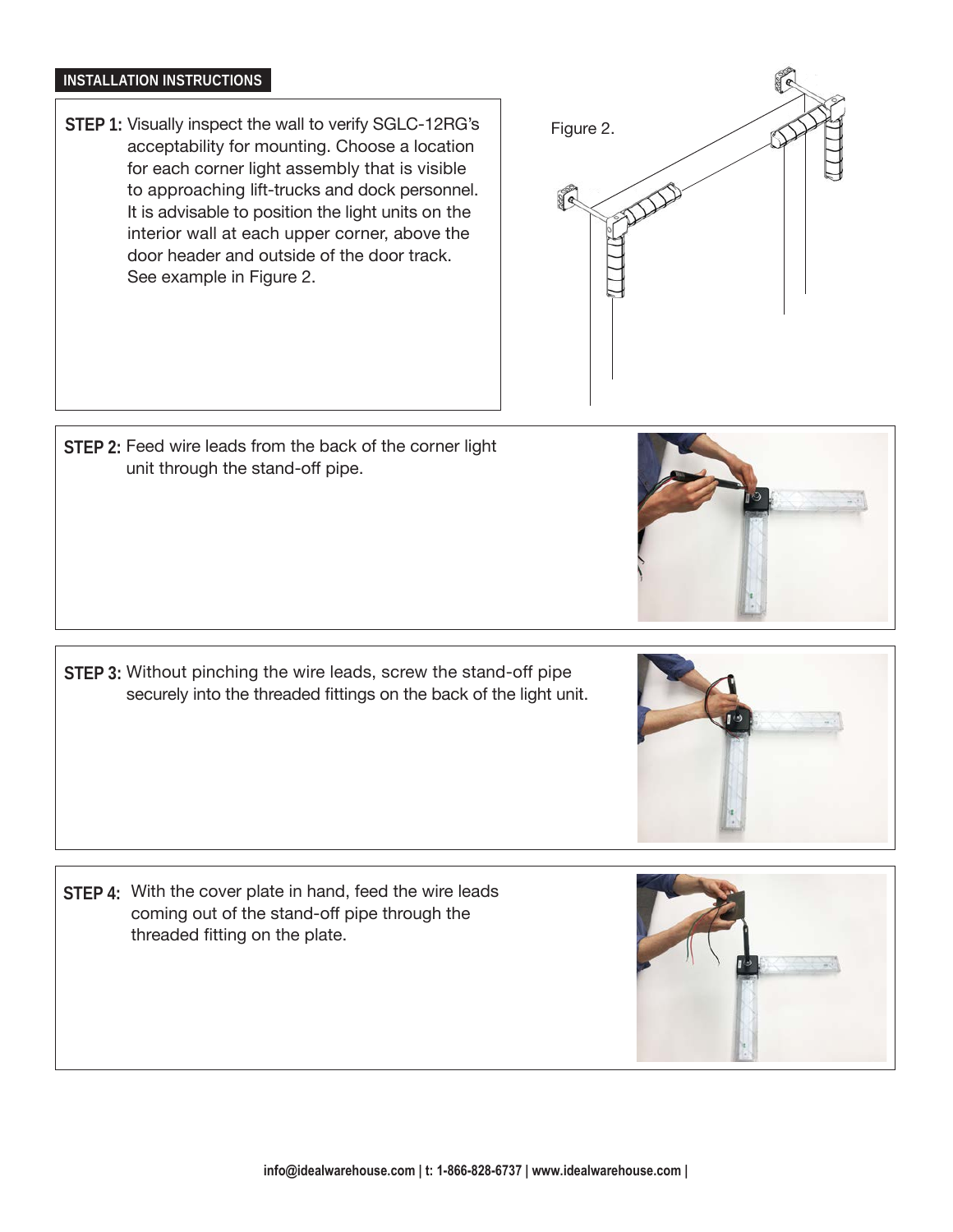STEP 5: Without pinching the wire leads, screw the cover plate onto the stand-off pipe until securely attached. Adjust the plate until it is square with the corner light junction, and tighten sufficiently so that the unit will not rotate when mounted.

> *Tip: Line up holes on the wall mounted electrical box with the screw holes on cover plate for quicker installation.*



**STEP 6:** Repeat steps 2-5 to assemble the remaining corner light unit.

**IMPORTANT:** Use two drawn-steel electrical box rather than the welded type. Welded electrical boxes may not support the weight of the SGLC-12RG.





**CAUTION!** It is recommended that installation Steps 7-11 be performed using a sturdy elevated platform with the height adjusted so the installer does not have to over-reach when mounting light assemblies.

STEP 7: Mount each user-supplied 4" electrical box to the wall at the desired location above the dock door opening. Use appropriate fasteners to mount the electrical box securely to the wall. Each electrical box will bear the entire weight of each corresponding corner light assembly.



STEP 8: Remove the cover screws from each wall mounted electrical box and save. These will be needed for later use.